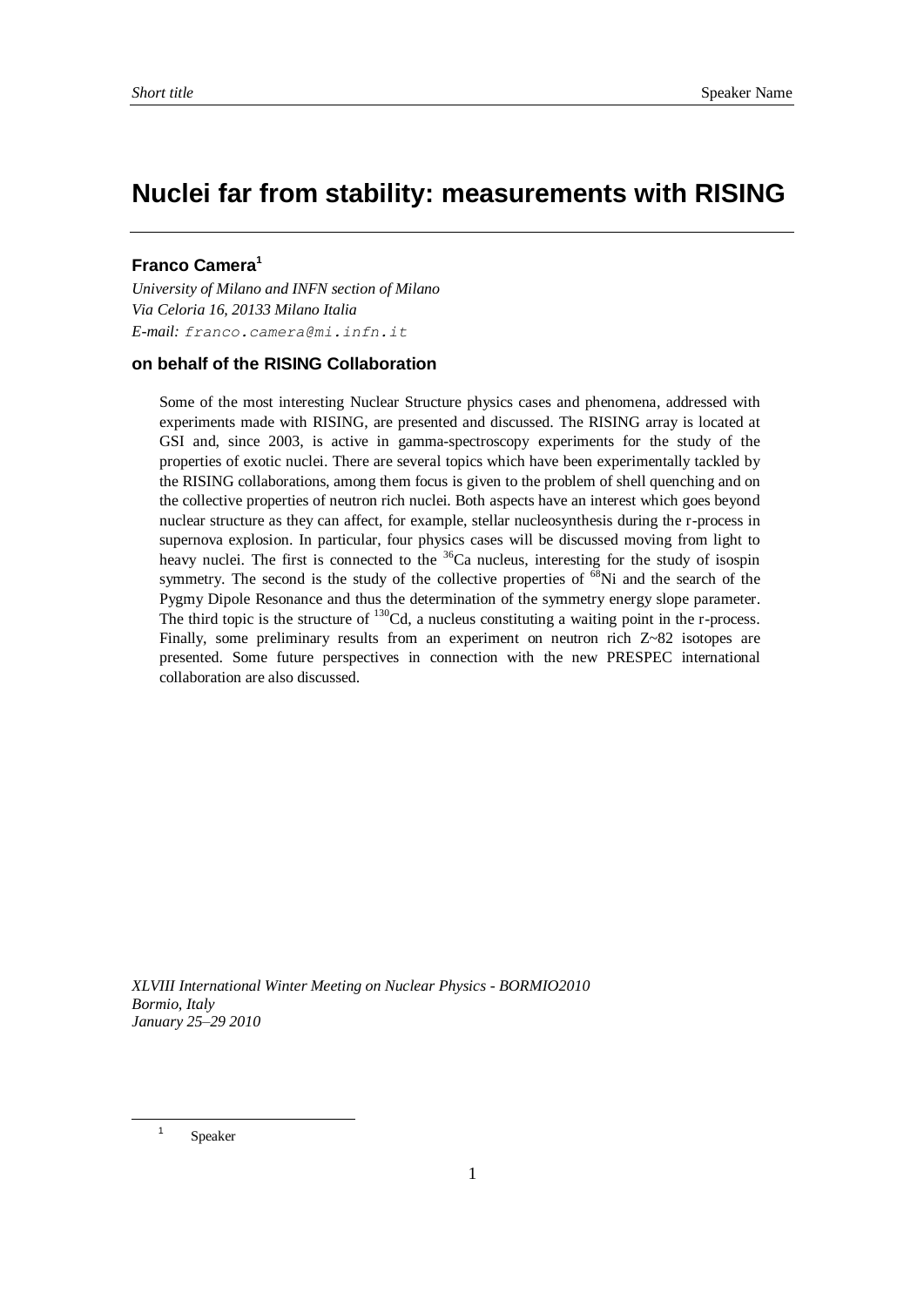## **Introduction**

The outstanding constrain in any advance in our comprehension of the nuclear physics is the fact that, generally, any nuclear reaction used to probe the properties of the nucleus is limited, both for the projectile and target, within the ensemble of stable nuclei. This imposes a severe restriction in the regions of the isotope table which can be experimentally explored and makes impossible a comprehensive study of the nuclear system [1,2].

The most straightforward experimental technique in nuclear physics would be that to measure the evolution of the nuclear properties, once fixed the atomic number, adding successively one neutron at a time, starting from the proton drip-line up to the neutron one. In this way a whole new universe of phenomena is expected to appear, like for example n-p paring effects, which could be observed only near the proton drip-line, or neutron skins which exists in neutron rich nuclei. Unfortunately, using only stable nuclei this kind of experiments is not generally possible [3,4] as, for example, the position of the neutron drip-line is known approximately up for nuclei with  $Z \sim 30$  only. In general, one can say that there are extremely large areas of the nuclear chart which have been only slightly touched by experiments and an ensemble of nuclei, as large as the previous, which have never been produced so far. In this "terra incognita" of unknown nuclei there is the key for a deep understanding of the nuclear structure and for the comprehension of the richness of subtle effect which, alone, do not characterize the nuclear behavior but contributes to make it one of the most complicated quantum many body system present in nature.

In the first section of this contribution two of the most interesting physics cases which have motivated the study of exotic nuclei will be discussed. In the second section the attention will focus on the RISING array, located at GSI. It is an example of an international collaboration which has assembled a powerful detection array for the study of the gamma-decay of exotic nuclei. In the third section a review of some of the results achieved by the RISING collaboration in more than 5 years of works will be done. Finally, some conclusions and perspective will be given.

#### **1. Moving towards neutron or proton rich nuclei**

The exploration of the nuclear chart regions which can"t be reached using stable nuclei and targets started only few years ago, when newly built radioactive beams facilities started to provide beams of unstable nuclei [4]. At the moment, there are several facilities in the world which can provide beams of exotic nuclei and several laboratories are undertaking major upgrades either to build a brand new radioactive beam facility or to increase the present beam intensity (see for example ref [3,5-9]). In fact, the now available intensity of radioactive beams  $(<10<sup>5</sup>$  pps) is still several order of magnitude smaller than that of stable nuclei (> 10<sup>9</sup> pps). In spite of the low beam intensities, the very first results achieved have shown new and sometimes unexpected phenomena.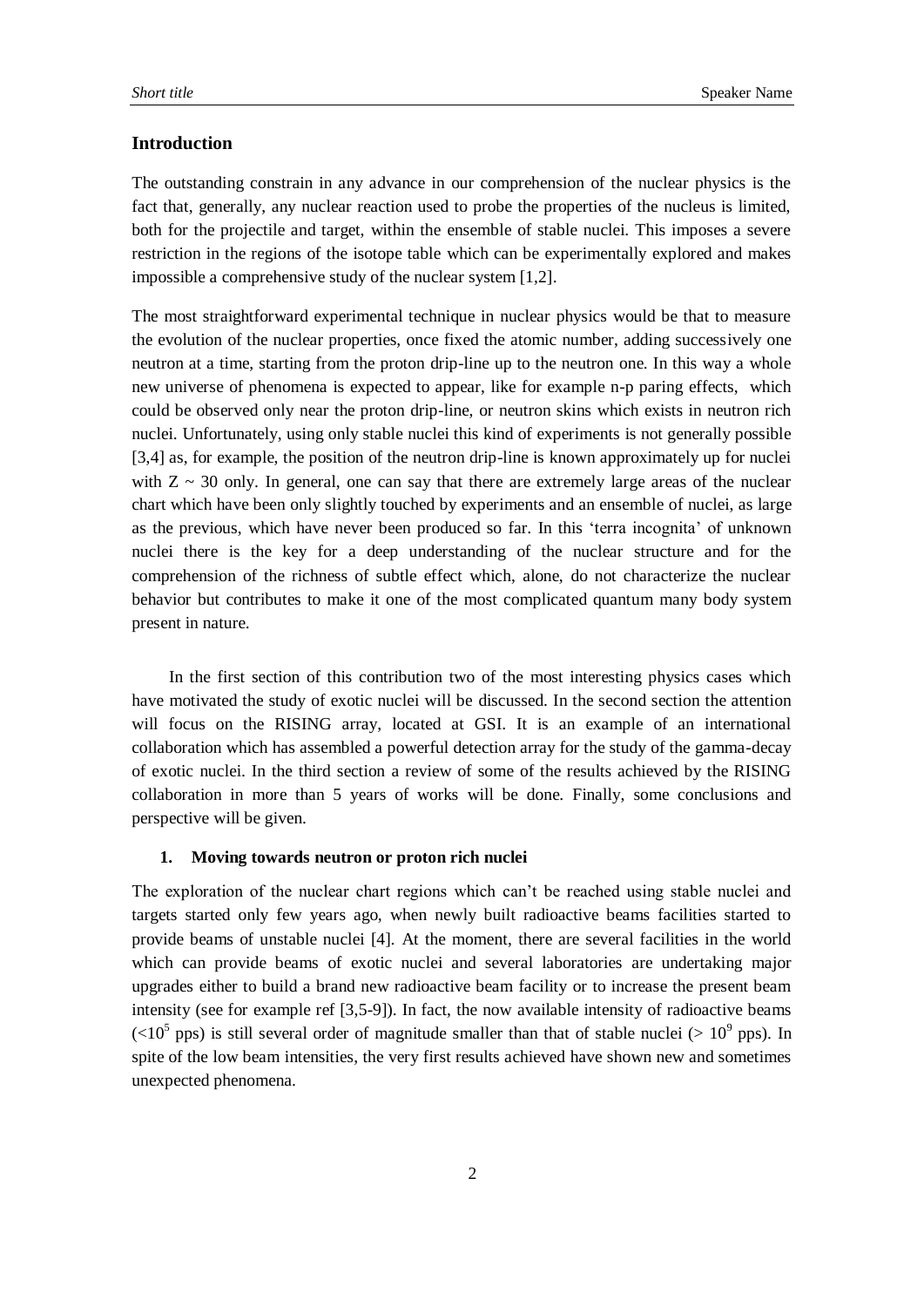One of the major issues which have become evident in the study of exotic nuclei concerns the development of new shell or subshell structures. In fact, the spectroscopic data on the single particle structure in exotic nuclei, especially in the neighborhood of double magic nuclei ( i.e. the energy of the first excited state in even-even nuclei or the  $B(E2,2^+ \rightarrow 0^+)$  value), provide a sensitive probe for the study of sub(shell) structure development, E2 polarizability and the shape response of the magic core [10-11]. New shells and magic numbers has been observed in N  $\gg$  Z light neutron-rich nuclei around N = 8, 20, 28 [12–14]. Very recently <sup>24</sup>O was proved to be double magic nucleus making  $N=16$  a new shell closure [15-16] This is ascribed to the monopole part of the nucleon–nucleon residual interaction which causes a large monopole shifts of neutron single-particle orbits [18-21]. An alternative interpretation of the shell structure change along the  $N = 8$ , 20 and 28 isotonic sequences uses the weakening of the surface slope of the neutron potential due to the large neutron excess. One important consequence is that the well known Woods–Saxon shape of the mean field potential in nuclei close to stability is expected to change towards a harmonic oscillator type. This implies a reduction of the spin– orbit interaction and the strengthen of the harmonic oscillator magic numbers [17]. The scenario, for medium and heavy nuclei, is still practically unexplored. The presence of shell quenching for  $Z=50$  and 82 or for the equivalent isotones N=50 and 82 is, at the moment, an open question which can be solved only through direct measurements.

A second extremely important phenomenon which appears in neutron rich nuclei is the change in the dipole response in neutron rich nuclei [22-24]. In fact, the large asymmetry in neutron and proton number induces a correspondent asymmetry in the energy levels filled by protons and neutrons and, consequently, a spatial separation in the filled orbitals [25]. The decoupling of the more weakly bound valence neutrons from the core is expected to manifests in a new collective excitation mode. In stable nuclei the nuclear dipole response is characterized by the isovector Giant Dipole Resonance (GDR), macroscopically, the out of phase oscillation of neutrons and protons; microscopically, a coherent superposition of many single particle-hole states. As the N/Z ratio increases an accumulation of E1 strength around the particle separation energy, commonly denoted as the Pygmy Dipole Resonance (PDR) is expected [26]. Qualitatively, this increase has been explained as due to the vibration of the neutron skin against an isospin saturated core and the name "Pygmy" is due to the minor size of its strength in comparison with the GDR which dominates the E1 response. The experimental study of this low lying E1 strength, in the case of stable nuclei, has been done [27,28] with photon scattering experiments in different mass regions and in general it was observed that the low energy E1 strength (below and around the neutron binding energy) is larger than that due to the tail of the GDR. It was also found that this low energy strength increases with the N/Z ratio. The problem of how the E1strength evolves for nuclei far from stability in the neutron rich side is presently one of the interesting topics in nuclear structure since it provides information on the neutron skin and on the nuclear equation of state for asymmetric nuclear matter, relevant for the study of neutron stars [29,30]. In addition, the strength of the PDR is presently attracting a lot of attention as the dipole strength distribution affects reaction rates in astrophysical scenarios where photodisintegration reactions are important, i.e., in hot stars and stellar explosions [31].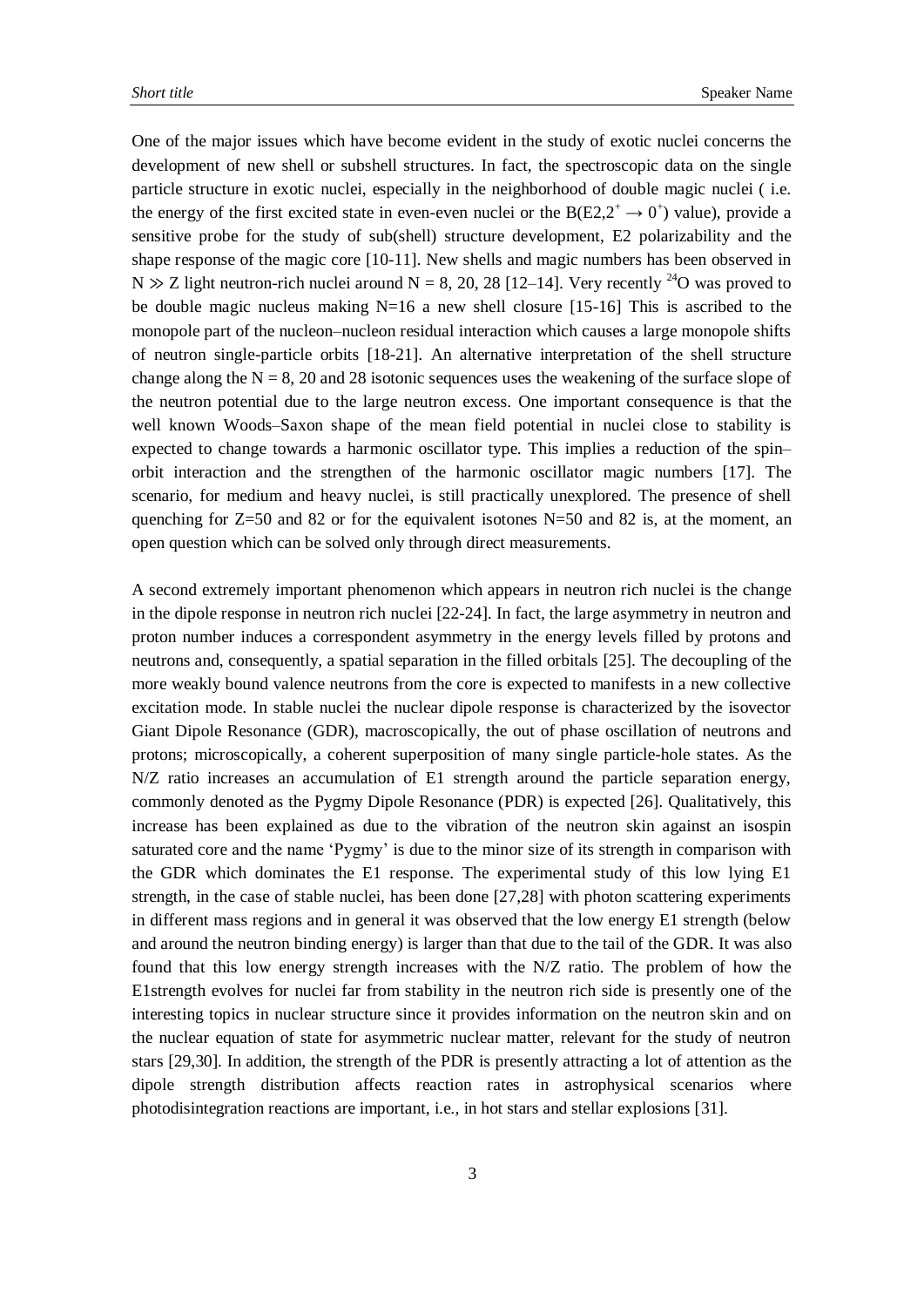#### **2. The experimental setup RISING**

As mentioned in the introduction there is, at the moment, a large effort in the construction or upgrading of experimental facilities capable to provide intense beam of unstable nuclei. In addition, a new generation of detector arrays has been built or is under construction in every laboratory where radioactive beams are or will be available. Such impressive activity is progressing worldwide in laboratories located in Japan, America and Europe [32-37]. However, in this contribution I"ll concentrate on one particular experimental setup, RISING [38-40], which is located at GSI and has already a history of more than 5 years in the measurement of the properties of exotic nuclei with radioactive beams.

The RISING collaboration includes 40 research groups mainly from Europe and has conducted several campaigns of γ-spectroscopy experiments making use of the radioactive beams produced with the SIS/FRS facility at GSI, Darmstadt. The experimental set-up [38-40] is based on the 15 Cluster detectors (105 HPGe capsules) which originally were part of the EUROBALL array [55-57] and on a system of charged particle detectors for the identification and tracking of the beam before and after the secondary target [38]. Depending on the experimental campaigns different geometries and additional detectors have been used in the setup to maximize the efficiency, the resolving power and the characteristic of the apparatus. The RISING array is, at the moment, the most efficient γ-ray detector system coupled to an in flight radioactive beam facility in the world. The physics program is very rich and has produced key experiments facing the quest of shell structure with its manifestation in single particle and collective modes, complex states as multi-particle excitation and high multipole transitions producing long lived states, symmetries, deformations, and shape coexistence. Recent experiments are still under analysis, but a large number of interesting results were already obtained, a few of which will be discussed in the following sections.

The RISING experimental setup was commissioned at the end of 2003 and two different experimental campaigns took place. The "fast beam campaign" used the relativistic ions from 100 AMeV up to 600 AMeV for Coulomb excitation or other nuclear reactions. The campaign took place in the period 2003-2005. The second experimental campaign, the "stopped beam campaign", started in 2005 and ended in 2009. In this case the primary objective was to stop the rare isotopes inside a stopper placed in the center of the array in order to study their gamma and beta decay at rest.

In both RISING experimental campaigns the primary beam from UNILAC-SIS was used to produce, by fragmentation or fast fission reactions, the exotic species. The primary beams consisted of stable nuclei with an energy range between 400 to 1000 AMeV on a stable target (typically  ${}^{9}$ Be or  ${}^{208}$ Pb) with thicknesses of 1–4 g/cm<sup>2</sup>. The target is placed at the entrance of the fragment separator (FRS) (see figure 1) which selects and transport the nuclei to the experimental hall for the implantation or a reaction on a secondary target [54]. Inside the FRS the nuclei far from stability are identified, on an event by event basis, in x,y position, mass,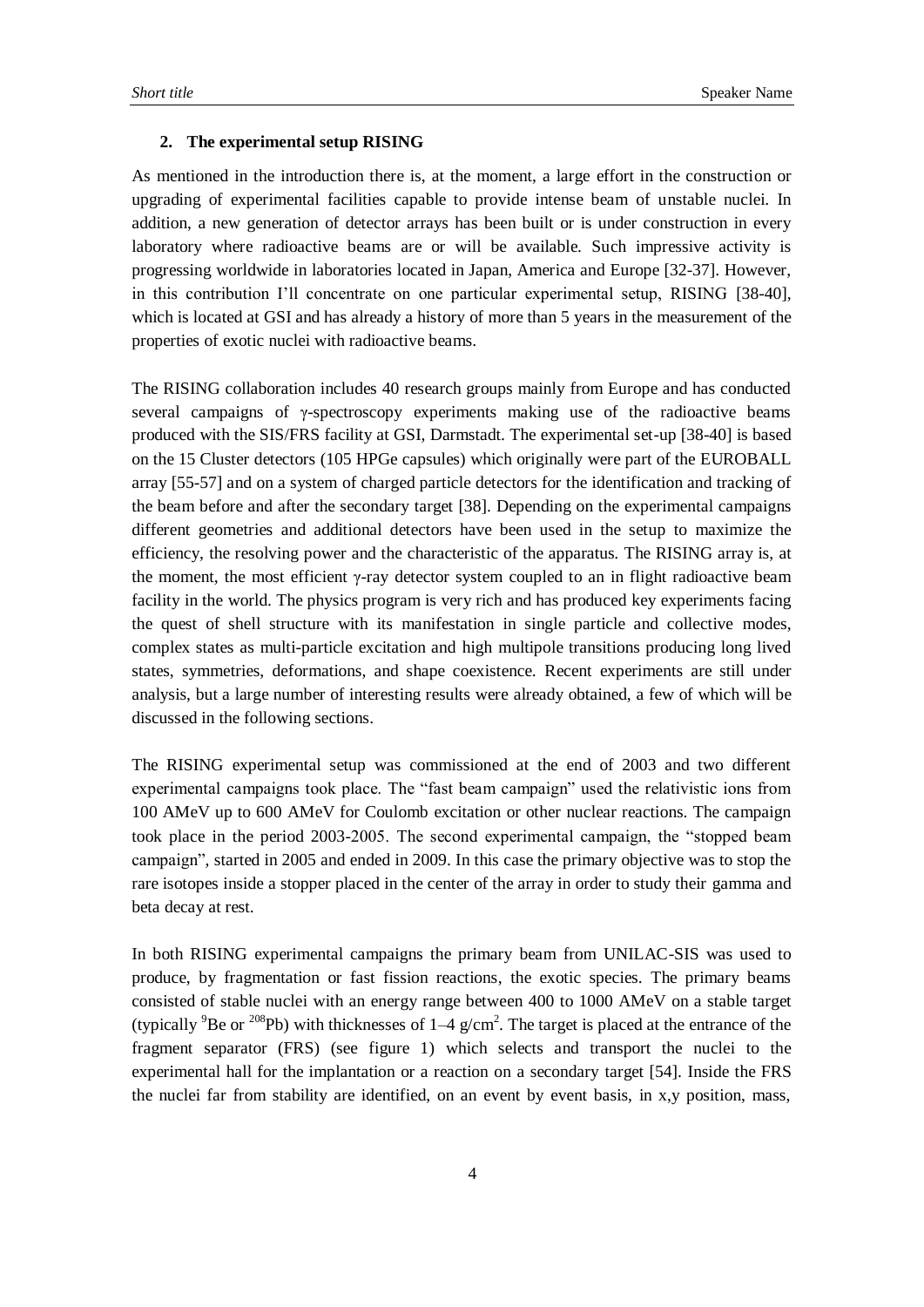charge and energy by the use of various types of detectors placed at the intermediate and close to the final focal plane [38,54].



**Figure 1:** *A schematic view of the FRS facility. The primary beam from UNILAC-SIS arrives from the left and hits the primary production target. The detectors used for the identification of the exotic species collected, focused and transported in the FRS, are indicated in the plot. The location of the experimental array RISING/PRESPEC is indicated by the box in the right part of the figure.*

#### **2.1 Selected physics cases from the "fast beam campaign"**

In the "fast beam campaign", which made use of beam energies from 100AMeV up to 600 AMeV the HPGe detectors of the EUROBALL Clusters had been positioned at forward angles in order to maximize the effective solid angle affected by the Lorenz boost, and, at the same time, to minimize the Doppler broadening effect due to the opening angle of the detectors [38]. In this configuration additional detectors have been added to the clusters: i) the MINIBALL array [31] which was used for half of the campaign, ii) the HECTOR array [58-59] which consists of 8 large volume  $BaF<sub>2</sub>$  detector and was positioned at backward position for all the campaign and iii) the CATE calorimeter which was placed after the target [38,60-61]. The CATE array consists of modular  $\Delta E-E$  telescopes arranged in a 3x3 geometry. Each telescope consists of a position sensitive silicon detector coupled to a CsI scintillator and is capable, on an event by event basis, to identify in charge and position the ions after their interaction with the target. As the exotic nuclei interact on a secondary target, in the "fast beam campaign" it is extremely important the identification of the isotopes after their interaction with the target. Consequently, the experiments have focused mainly on light-medium mass nuclei as only for these CATE has the proper resolution. The following list shortly summarizes the physics case tackled by RISING "fast beam" experimental campaign [41-46]:

- Relativistic Coulomb excitation of nuclei near  $^{100}Sn$
- Triaxiality in even-even core nuclei of  $N=75$  isotones
- Shell structure of unstable doubly magic nuclei and their vicinity:
- Mirror symmetry of new (sub)shell closures :  $36S 36Ca$
- $\bullet$  E1 Collectivity in neutron rich nuclei  $^{68}$ Ni

As previously mentioned, here the attention will be focused on the last three topics. Experimentally  $[62]$  it has been observed that the N=20 isotope chain shows evidence of two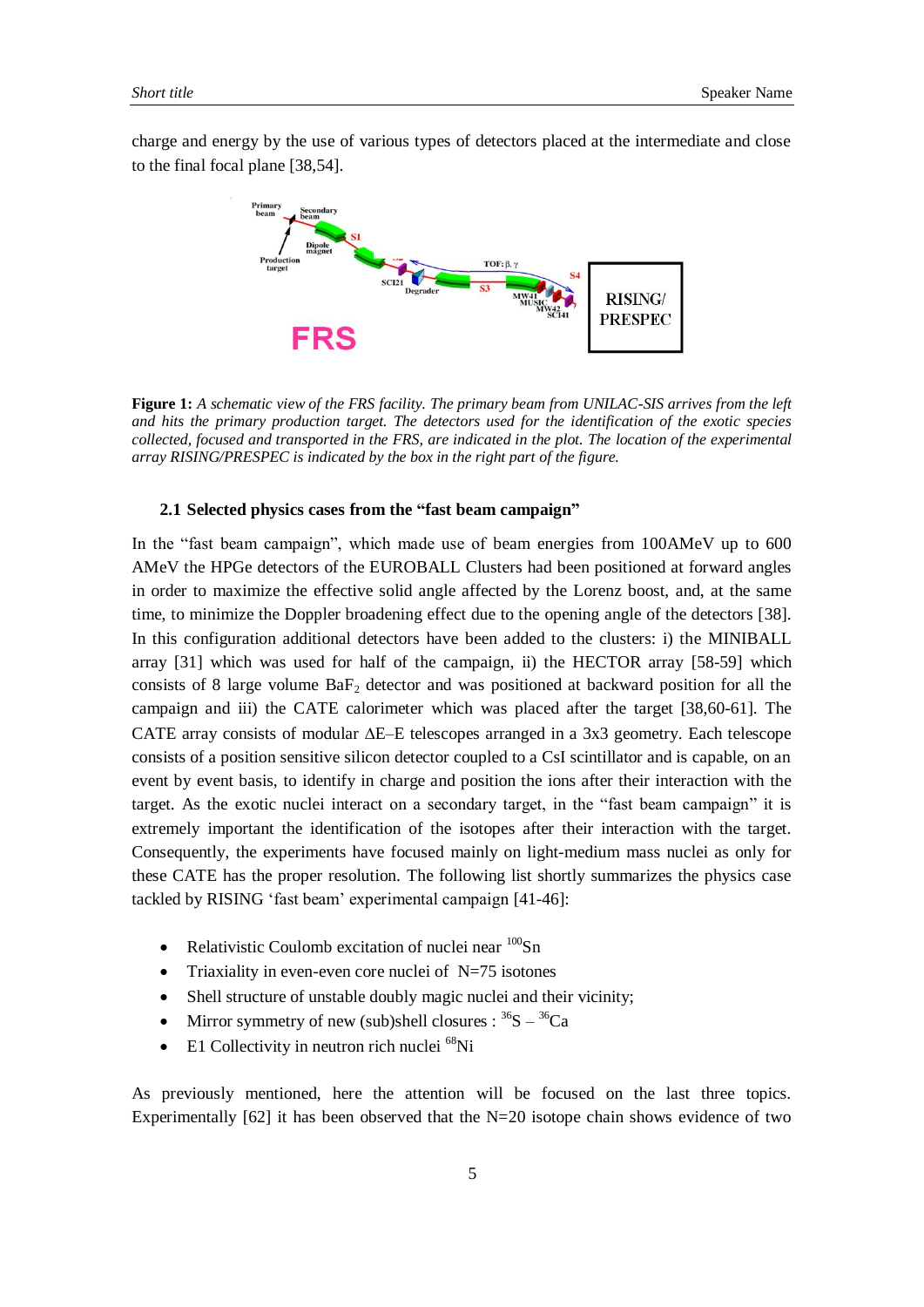new sub(shells) closure for N=14 and N=16. In fact, <sup>34</sup>Si and <sup>36</sup>S show the typical features of double magic nuclei. This is similar to what was observed in much lighter nuclei where, in the so called 'isle of inversion', the  $N = 14$  appear as a new magic number due to the switch of the  $s_{1/2}$  and  $d_{5/2}$  orbitals. In fact, between <sup>20</sup>C and <sup>22</sup>O the *s* and *d* orbitals inverts, creating a sub(shell) gap at N=14 in <sup>22</sup>O. This newly observed N,Z = 14(16) shell stabilization is expected to be symmetric with respect to the isospin projection  $T_z$  and may not or little be effected by neutron binding energy differences. The ideal site in the isotope table where to check such prediction is along the light Ca ( $Z = 20$ ) isotopes which reflects in T<sub>z</sub> the N=20 isotone chain (see left panel of figure 2). Nothing was known for  ${}^{36}Ca$  as the lightest Ca isotope with detailed spectroscopy was  ${}^{38}$ Ca. As the mirror nucleus of  ${}^{36}$ Ca, namely  ${}^{36}S$ , is known, the spectroscopic study of  $36$ Ca was a critical experiment in this mass region. The spectra in the right panel of figure 2 show the first excited state of  ${}^{36}Ca$  measured for the first time with RISING [44]. Each plot shows the energy spectra as was separately measured by one of the three gamma detector arrays present in the experiment (EUROBALL CLUSTERS, MINIBALL and HECTOR). The measured mirror energy difference  $\Delta E_M(EXP) E(2^+, {^{36}S}) - E(2^+, {^{36}Ca})$  is extremely high, however it has been reproduced using an isospin symmetric USD based interaction using experimental proton and neutron SPE from the  $A = 17$ ,  $T = 1/2$  isospin doublet, which account empirically for the one-body part of Thomas–Ehrman and/or Coulomb effects. Such scenario is consistent with the expectation that proton rich Ca isotopes develop another "island of inversion" and the onset of inversion may start at  $N = 14$  in <sup>34</sup>Ca already [44].



**Figure 2:** *Left Panel: the upper part of the figure shows the energies of the first 2<sup>+</sup> state in Ca isotope. In the bottom part the energy of the first 2<sup>+</sup> state in N=20 isotones are plotted. The lines which connected the two plots indicate the <sup>40</sup>Ca double magic nucleus and <sup>36</sup>Ca - <sup>36</sup>S. Right Panel: The energy spectra measured in the three gamma detector arrays of RISING corresponding to the first 2 + excited state of <sup>36</sup>Ca (see ref [44])*

Another important result from the RISING Fast Beam campaign is related to the question on how the Giant Dipole Resonance (GDR) strength evolves when going from stable to more weakly bound exotic nuclei, with extreme neutron to proton ratio. This is an open problem that could not be tackled experimentally until recently. Theoretically, an accumulation of E1 strength around the particle separation energy is predicted as the N/Z ratio increases, the Pygmy Dipole Resonance (PDR) [26]. Unfortunately data in nuclei far from stability are extremely scarce. In fact, the PDR was investigated only in the oxygen isotopes  $^{20-22}$ O [64,65], in  $^{26}$ Ne [66]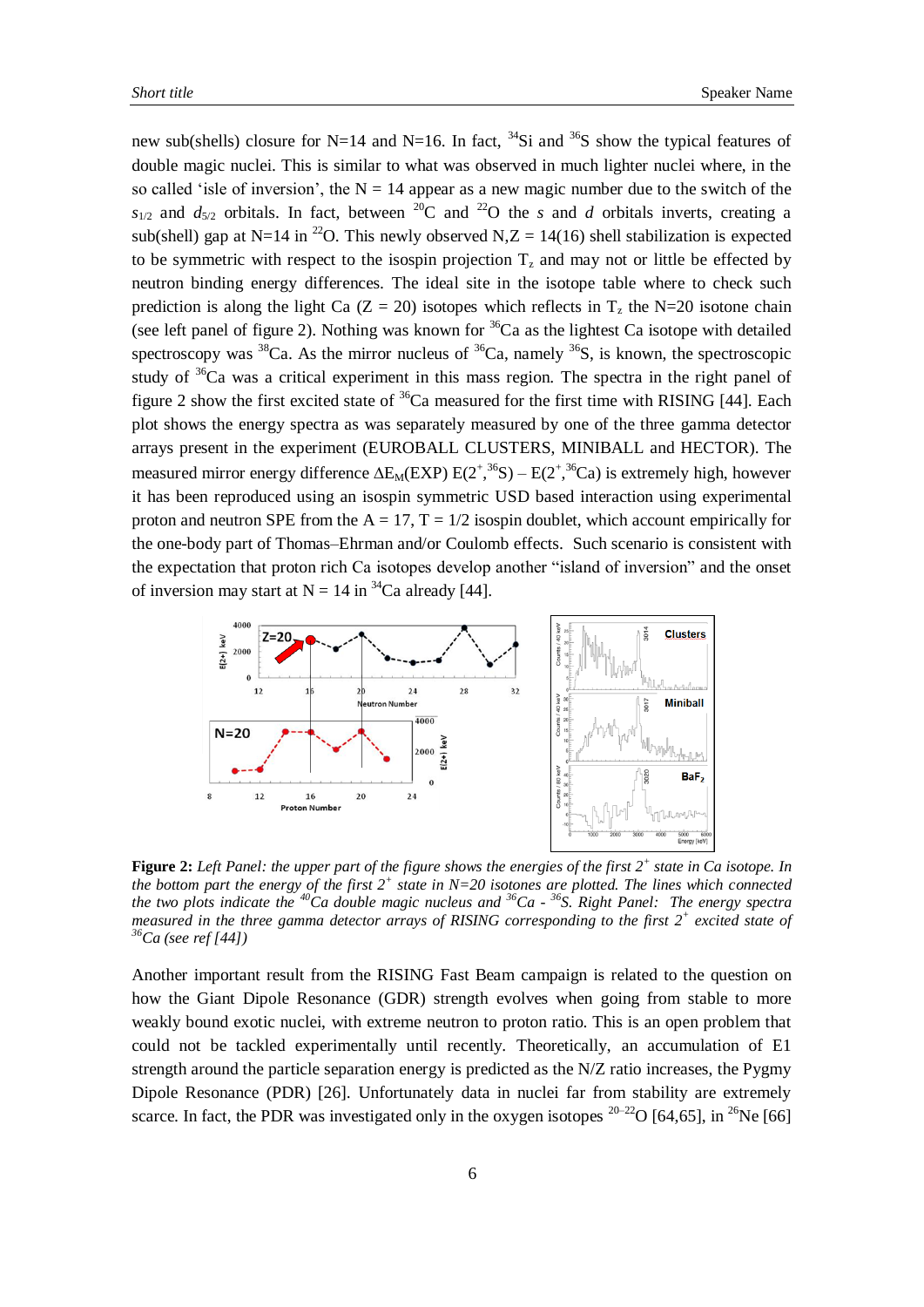and in the neutron-rich region around  $^{132}$ Sn [24]. Using the RISING array, it was possible to investigate the low lying strength of the GDR in <sup>68</sup>Ni by measuring the  $\gamma$  decay produced by Coulomb excitation [46].

Such topic has collected very high interest beyond the nuclear structure field as it could change our understanding of the neutron capture process in the r-process. In fact, neutron-rich nuclei with loosely bound valence neutrons may exhibit very strong  $(\gamma,n)$  strength components (because of the PDR) near particle thresholds and thus very enhanced neutron capture rates (see for example ref. [31,67]). This means that the Pygmy Resonance can have a striking impact on the calculated r-abundance distribution.



**Figure 3:** *Left Panel: the measured high energy spectra measured in the Coulomb excitation of <sup>68</sup>Ni at 600 AMeV. The three lines indicate the theoretical prediction (without the contribution of PDR) of the target and projectile emissions (from ref [46]). Right Panel: the summary of the available data on the derivative of the symmetry energy vs. nuclear density at saturation (L factor). The detailed values obtained in the analysis of PDR are in the upper part of the plot (from ref [30]).*

There are two different experimental techniques available for the measurement of the dipole strength in radioactive exotic nuclei. One consists in the complete kinematical reconstruction of the breakup products produced in the secondary target [68]. This technique does not need high intensity beams but it is currently limited by the fact that it cannot give any information below the particle binding energy. The technique used in the RISING measurement, using a  $600$  AMeV  $^{68}$ Ni, consists in the measurement of the gamma-decay of the Coulomb excited projectiles. Such method, even though requiring high beam intensity, produces directly the E1 strength distribution and it is sensitive both below and above the particle binding energy [69-71]. In such kind of experiments, a critical factor is the capability to disentangle dipole states from others (mainly quadrupole states) which could be excited in the Coulomb scattering reaction. In this aspect the GSI experimental facility is unique as it can provide exotic beams at relativistic energies and this selects the Coulomb excitation of only dipole states. In fact, the dipole cross section increases with the beam energy while for quadrupole states the behavior is opposite. The plot in the left panel of figure 3 shows the measured high energy gamma-ray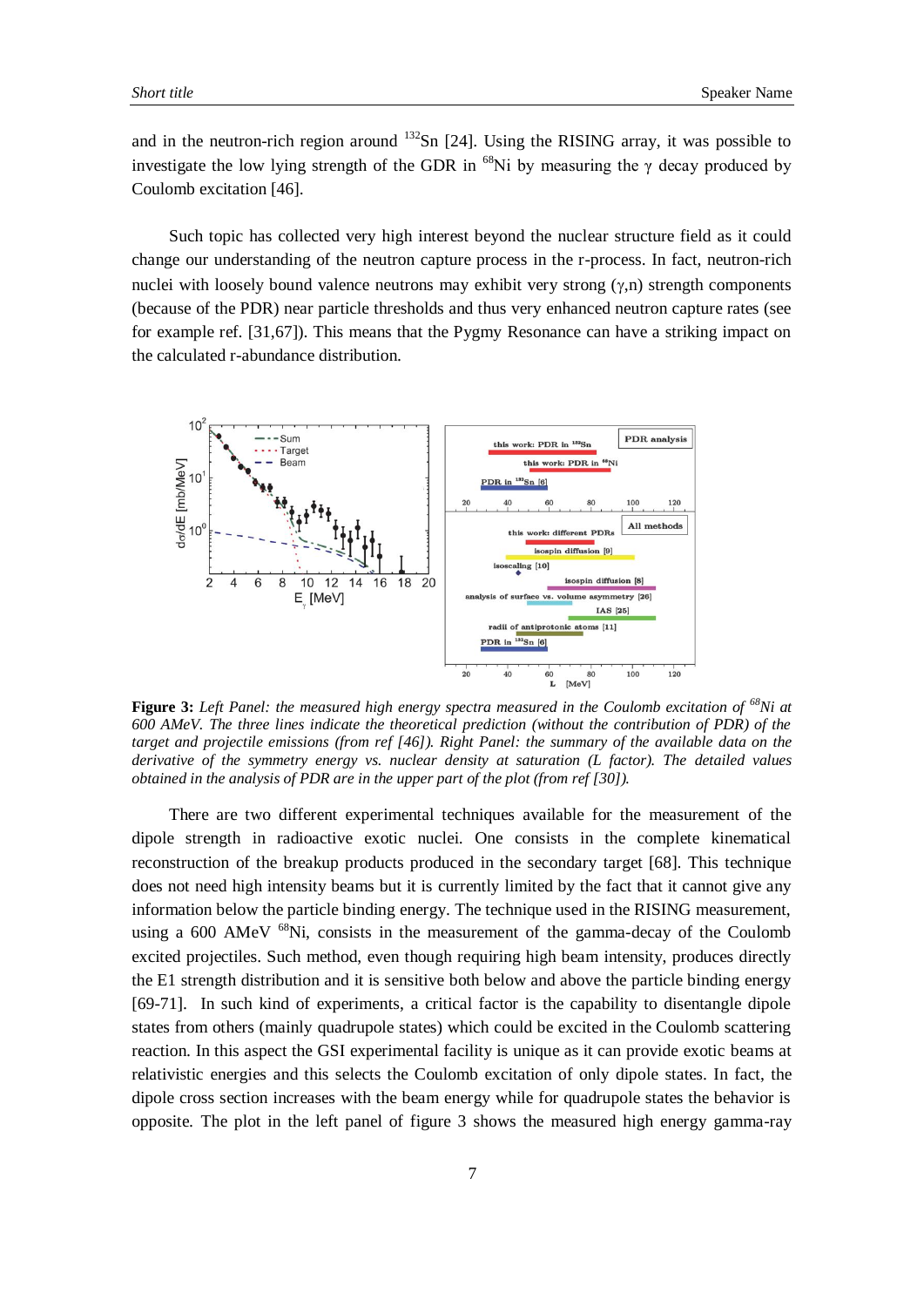spectrum emitted by Coulomb excited <sup>68</sup>Ni at 600 AMeV as was measured by RISING. Between 10-12 MeV is evident the presence of additional strength than that expected from GDR, namely a PDR state. The Pygmy state exhausts approximately 5% of the EWSR strength [45]. The properties of the isovector Giant Dipole Resonance, in particular that of PDR, [26] could additionally provide constraints on the size of the neutron skin and on the slope parameter L of the symmetry energy, namely, the term which represents the derivative of the symmetry energy vs. nuclear density at saturation [26,29,30,72,73]. In fact, recently, it has been proposed a technique which is capable to extract, from the measured strength of the PDR, the nuclear skin thickness ( $\Delta R=R_n-R_n$ ) and the value of L (see right panel of figure 3). The extracted values of  $\Delta R$  in the case of <sup>208</sup>Pb, <sup>132</sup>Sn and <sup>68</sup>Ni and the value of L are perfectly consistent with that extracted using different techniques.

## **2.2 Selected physics cases from the "stopped beam campaign"**

In the "stopped beam campaign", the HPGe detectors of the EUROBALL Clusters had been positioned in two different geometries. The first, with a magnet in the target position, had the HPGe detectors positioned around the implantation target in a plane orthogonal to the magnetic field. This geometry was optimized for g-factor measurements [47]. The second geometry was extremely compact to maximize the efficiency of the array. The extremely high number of HPGe detectors gave to the apparatus i) high granularity to minimize the blinding effect induced by the prompt gamma flash, namely by the gamma and X rays produced during the implantation of the exotic species into the stopper and ii) an absolute full energy efficiency of  $\sim$  25% at 300 keV and  $\sim$  12% at 1332 keV, which is the highest ever achieved in such kind of arrays [40]. In a third part of the campaign the passive stopper was substituted by an active stopper which was constituted by several layers of DSSD detectors for the additional measurement of the electrons coming from the beta decay of the implanted exotic ions [74].

In this configuration, differently from what was done in the "fast beam campaign", the mass region which was deeply analyzed was that of medium-heavy neutron rich nuclei [47-53], the production of which is practically a unique feature of the GSI experimental accelerator setup. Additionally, a flagship experiment focused on  $100$ Sn and measurements in proton rich Ni and Tc isotopes were also performed [75-79]. As in the previous section, here the attention will be focused on the open problem of the evolution of the shell structure in exotic nuclei, in particular in the N=82 isotone chain and in the neutron rich Z=82 region [80-85].

The region below the doubly magic nucleus  $132$ Sn is extremely important in stellar nucleosynthesis because of the  $A \sim 130$  peak of the solar r-process abundance distribution. As happened in the case of neutron rich Nickel isotopes the assumption of a quenching of the N  $\sim$ 82 neutron shell closure leads to a considerable change/improvement in the global abundance fit in r-process calculations [86,87], in particular, a filling of the abundance plot around A  $\sim$ 120 – 140. Recent spectroscopic observations in nuclei close to  $^{132}$ Sn, in fact, have been interpreted as the first experimental evidence of a shell quenching of the  $N = 82$  shell closure in <sup>130</sup>Cd [88,89]. The quenching seams to appear much closer to  $132$ Sn than that predicted by any calculation. In the experiment, performed using the RISING array,  $^{130}$ Cd isotopes have been produced i) with a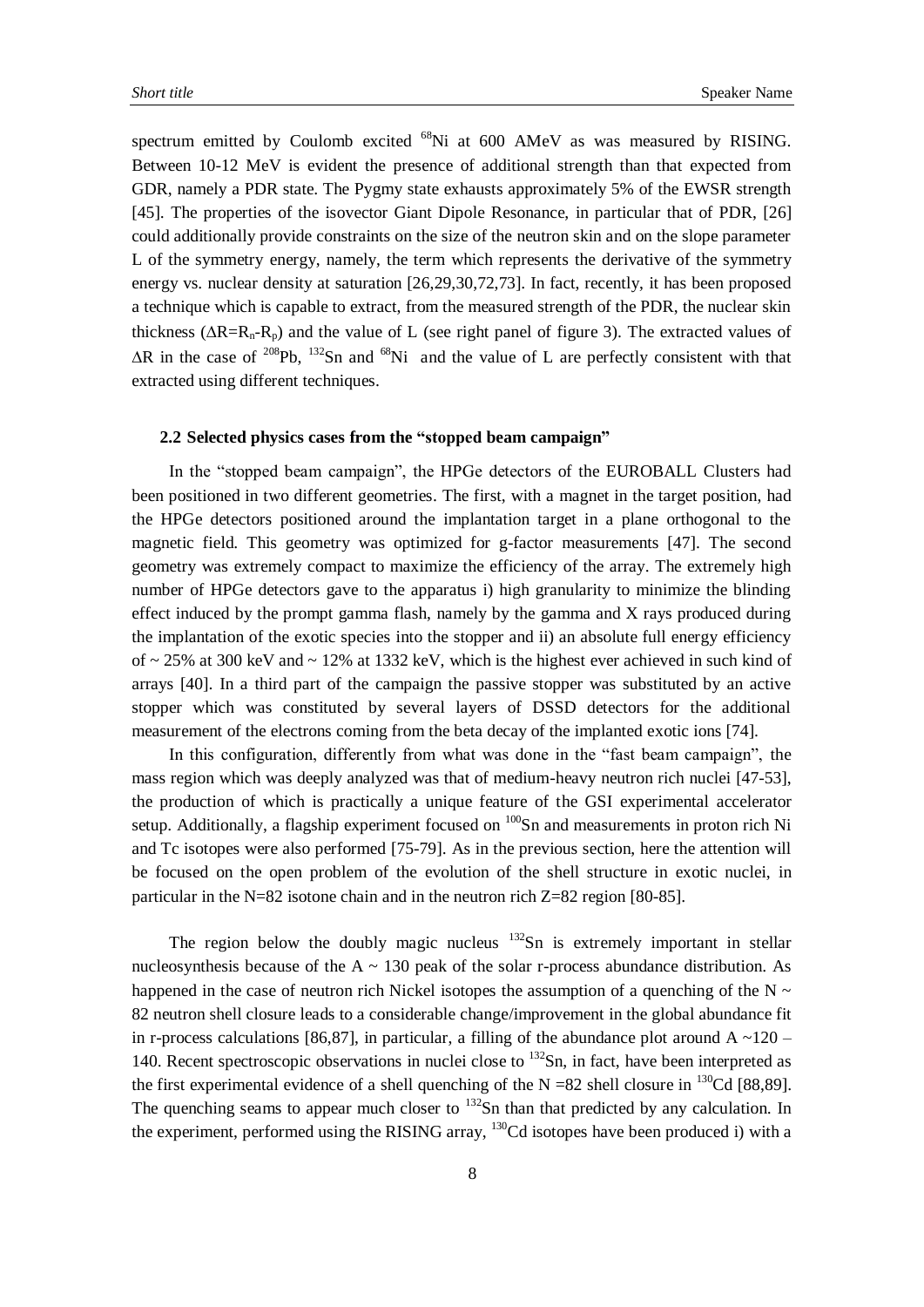6-proton knockout from  $^{136}$ Xe projectiles accelerated to 750 AMeV by the SIS impinging on a 4  $g/cm<sup>2</sup>$  Be target and ii) from the fast fission of a <sup>238</sup>U beam at an energy of 650 AMeV on a 1 g/cm<sup>2</sup> Be target. A total number of  $\sim 6300$  <sup>130</sup>Cd have been obtained from the two different techniques and it was possible to measure the gamma-ray spectra emitted by excited  $130^{\circ}$ Cd in single and in gamma-gamma coincidences (left panel of figure 3) [80]. The 1325 keV transition was assigned as that from the first  $2^+$  level. It is important to notice that this energy is much higher than that inferred from ref. [88] which was used as indication of shell quenching. The right panel of figure 4 shows the level scheme of  $^{98}Cd$  (N=50, Z=48) and  $^{130}Cd$  (N=82, Z=48). The two scheme are extremely similar giving no evidence, supported by theory, for a  $N = 82$ shell quenching in this nucleus. It is worthwhile stressing also the fact that  $130^{\circ}$ Cd is the most neutron-rich  $N = 82$  isotone for which information about excited states have been measured.



**Figure 4:** *Left Panel: the delayed gamma-ray spectrum measured in coincidence with the <sup>130</sup>Cd ions. The inset shows the time distribution between the ion implantation and the detection a gamma-ray from <sup>130</sup>Cd [80]. Right Panel: the level scheme of <sup>130</sup>Cd extracted from the RISING data compared to the known level schemes of <sup>76</sup>Ni [92] and <sup>98</sup>Cd [93]. The data are from ref [80].*

As was previously discussed, for neutron-rich  $N = 20$  and  $N = 28$  isotones it is now wellestablished that the neutron shells fade away. There are hints that also the  $N = 50$  shell is weakened when going towards neutron-rich nuclei while in the case N=82 experiments does not provide any hints up to  $130^{\circ}$ Cd. Similarly, in the case of Z=82, data does not provide, up to now, that evidence. However, data on neutron-rich lead isotopes are rather scarce. In fact, it is rather difficult to populate these nuclei using classical deep-inelastic collisions [90]. The alternative approach offered by radioactive beam facilities, using the fragmentation of Uranium [91], has populated only heavy lead isotopes up to mass  $A = 215$  with reasonable cross sections and gave spectroscopic data up to  $^{212}Pb$ . However, using this technique, if isomers are present, it would be possible to study the structure of neutron rich nuclei around  $Z=82$  by implanting the exotic species produced in the primary reaction into an active or passive stopper and measure the delayed gamma rays which followed the isomer decay.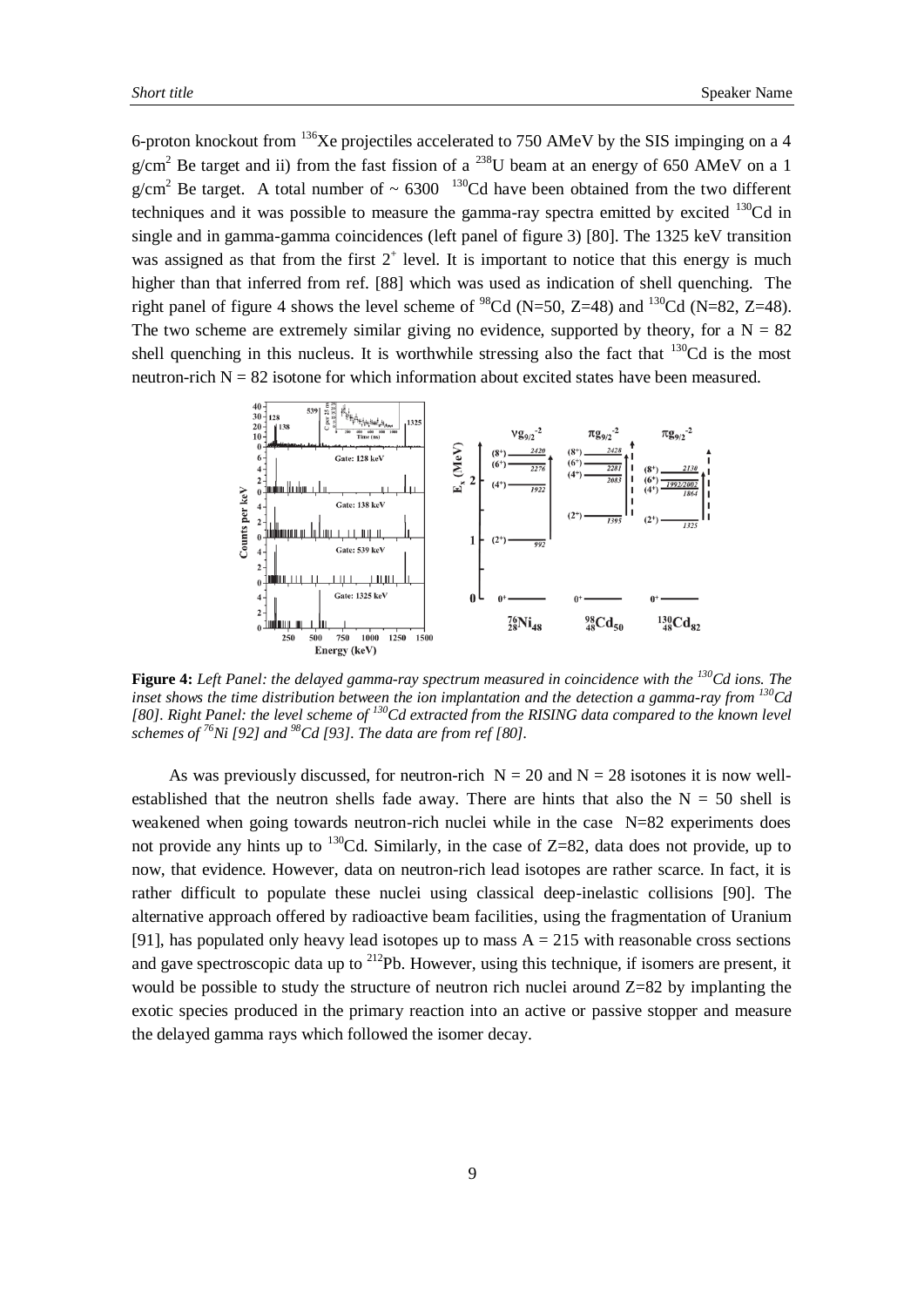

*Figure 5:The number of ions implanted in the absorbers which have been measured in coincidence with a gamma ray or a beta decay. The data are a subset of the total statistics and they are relative for the setup optimized for 215Pb. In the inset the A/Q vs Z measured spectra is given*

One of the last experiments of the 2009 RISING campaign consisted in the exploration of such neutron rich region where isomers are expected to occur abundantly as we are near the shell closure with single-particles occupying high-j orbitals close to the Fermi surface. The inset of Figure 5 shows the Z vs A/Q spectrum measured during part of the experiment, after a preliminary analysis. The neutron rich lead isotopes are indicated by a dashed line. The plot of figure 5 summarizes the amount of data collected during the experiment using a FRS setup optimized for <sup>215</sup>Pb. The different curves show the total amount of ions which have been measured (in coincidence with gamma or beta decay) during the experiment. It was possible, in fact, to acquire both the isomer gamma decay and the coincidence between implantation and beta decay of the implanted ions. The figure clearly shows the wealth of data that has been collected. When the analysis will be completed, the data will give a new deep insight on beta decay lifetimes and level structures of neutron rich isotopes in the Z=82 mass region at least up to  $^{216}Ph$ .

#### **3 Perspectives: AGATA in RISING/PRESPEC**

In 2009 the international collaboration RISING enlarged with new institutes and nations and changed its name in PRESPEC. A major upgrade has been done in the detectors and in the electronics which has increased the sensitivity and the potentiality of the experimental apparatus. The CATE detector, placed after the target for the ions identification, has been substituted by the LYCCA-0 [93] detector developed inside the HISPEC collaboration. This detector has a much higher granularity than CATE (>80 CsI scintillators instead of the 9 mounted in CATE). A fast scintillator will be placed in front of the Silicon detectors for a TOF measurement which, together of the total energy measurement in CsI, will allow a much more clean identification in mass of the ions after their interaction with the target. The electronic of HPGe detectors has been substituted with digital one increasing the throughput of data and a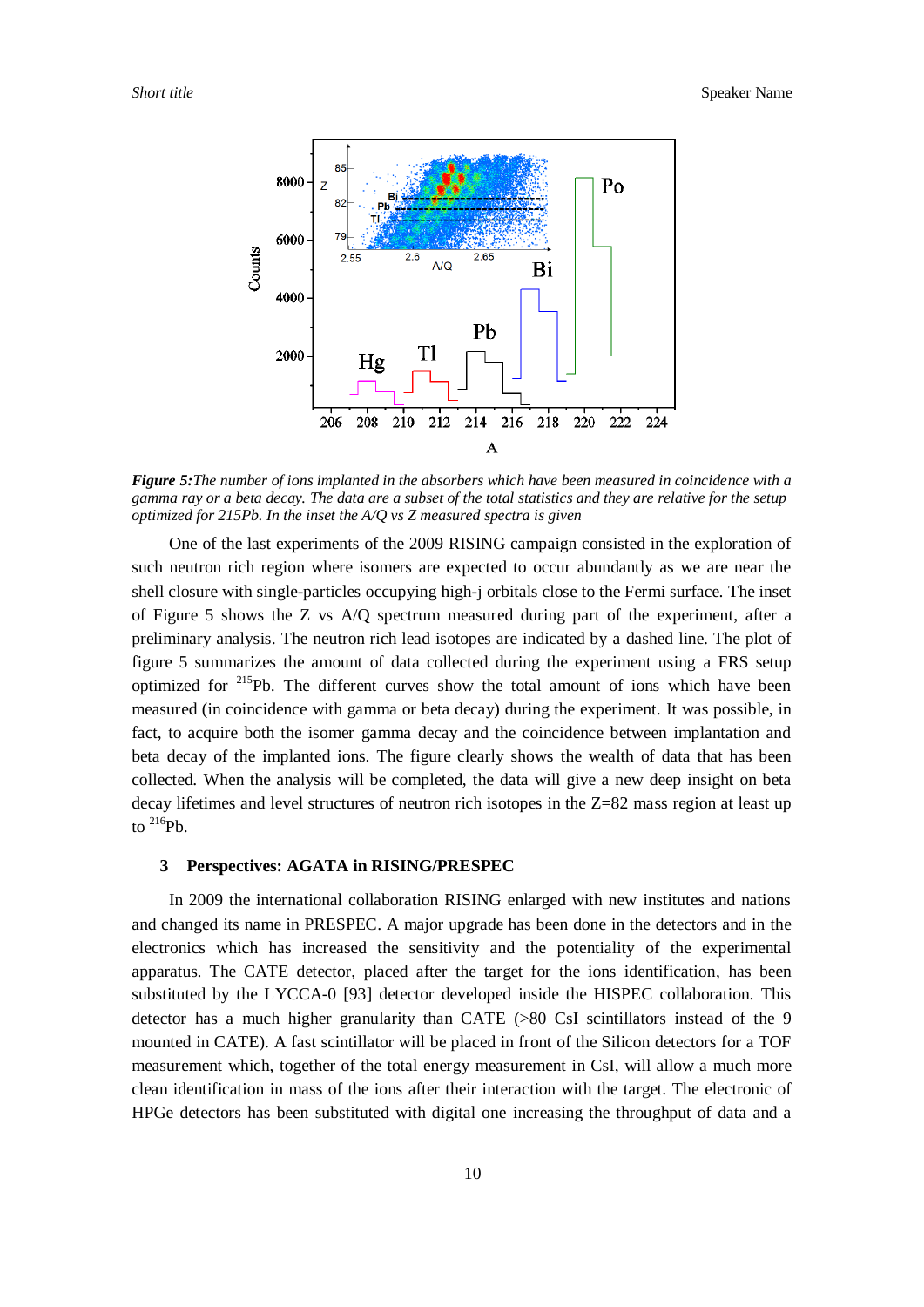similar upgrade has been done also in the FRS electronics. In a near future, in mid 2011, a second phase of the PRESPEC campaign will take place. In fact, the gamma-tracking array AGATA [33,34,94] (equipped with the then available number of detector units), will be installed in the PRESPEC setup to increase the detection sensitivity by at least another order of magnitude. Together with the anticipated upgrade of primary beam intensity at GSI, PRESPEC will provide unique capabilities to be exploited by the European nuclear structure community over the coming years continuing the successful program of the RISING project.

#### **Acknowledgement**

The experimental RISING and PRESPEC campaigns constitutes an excellent training ground for young physicists, offering them the opportunity both to obtain interesting physics results and to prepare well the experiments with the next generation of radioactive beams. Because of that the author is indebted to the RISING/PRESPEC collaboration and in particular to all the young students which have been the core of the apparatus. In particular, the author wants to thanks Angela Bracco, Oliver Wieland, Giovanna Benzoni and Roberto Nicolini.

### **References**

[1] NuPECC *"Long Range Plan 2004"*, available at www.nupecc.org/pub

[2] NuPeCC *"High Intensity Stable Ion Beams in Europe – ECOS"*, available at www.nupecc.org/pub

[3] SPES, *Exotic Beams for Science*, available <http://www.lnl.infn.it/~spes/>

[4] NuPECC *"Roadmap for Construction of Nuclear Physics Research Infrastructures in Europe"*  available at <http://www.nupecc.org/pub>

[5] S.Gales, *SPIRAL2 at GANIL: Next Generation of ISOL Facility for Intense Secondary Radioactive Ion Beams*, Nucl. Phys A834(2010) 717c-723c and references therein.

[6] T.Nilsson *"FAIR Facility for Antiproton and Ion research"* AIP conference proceedings 2009, VOL 1139, pages 29-34 and references therein

[7] T.Nilsson, *Radioactive ion beams at FAIR-NuSTAR* European Physical Journal Special Topics 2008, vol. 156, pages 1-12 and references therein.

[8] W. Bauer, *Physics at FRIB*, proceedings of this conference

[9] Yano, Yasushige, *RIKEN RI Beam Factory Project*, 21st IEEE Particle Accelerator Conference, Knoxville, TN, USA, 16 - 20 May 2005, pp.320 and references therein.

[10] P.Reiter et al *Future Rising Experiments at relativistic energies* Acta Phys. Pol. B36(2005) 1259

[11] M.Gorska et al. *Nuclear structure far off stability Rising campaigns,* Acta Phys. Pol. B38(2007)1219

[12] A. Navin et al., *Direct Evidence for the Breakdown of the N = 8 Shell Closure in <sup>12</sup>Be*

Phys. Rev. Lett. 85, 266 (2000).

[13] N. Orr et al., *New mass measurements of neutron-rich nuclei near N* = 20, Phys. Lett. B258,29(1991)

[14] O. Sorlin et al., *Decay properties of exotic N*≃*28 S and Cl nuclei and the <sup>48</sup>Ca/<sup>46</sup>Ca abundance ratio* Phys. Rev. C47, 2941 (1997).

[15] R. Kanungo et al. *One-Neutron Removal Measurement Reveals <sup>24</sup>O as a New Doubly Magic Nucleus* Phys. Rev. Lett. 102, 152501(2009).

[16]C.R. Hoffman et al. *Evidence for a doubly magic <sup>24</sup>O* Phys. Lett. B672(2009)27

[17] J. Dobaczewski et al., *Nuclear shell structure at particle drip lines,* Phys. Rev. Lett. 72, 981 (1994). [18] T. Otsuka et al., *Magic Numbers in Exotic Nuclei and Spin-Isospin Properties of the NN Interaction*

Phys. Rev. Lett. 87, 082502 (2001).

[19] T. Otsuka et al*., Frontiers and challenges of the nuclear shell model,* Eur. Phys. J. A13, 69 (2002).

[20] T. Otsuka et al., *Evolution of shell and collective structures in exotic nuclei* Acta Phys. Pol. B 36, 1213 (2005)

[21] H. Grawe, *New vista of shell structure in neutron-rich exotic nuclei Acta Phys. Pol*. B 34, 2267 (2003).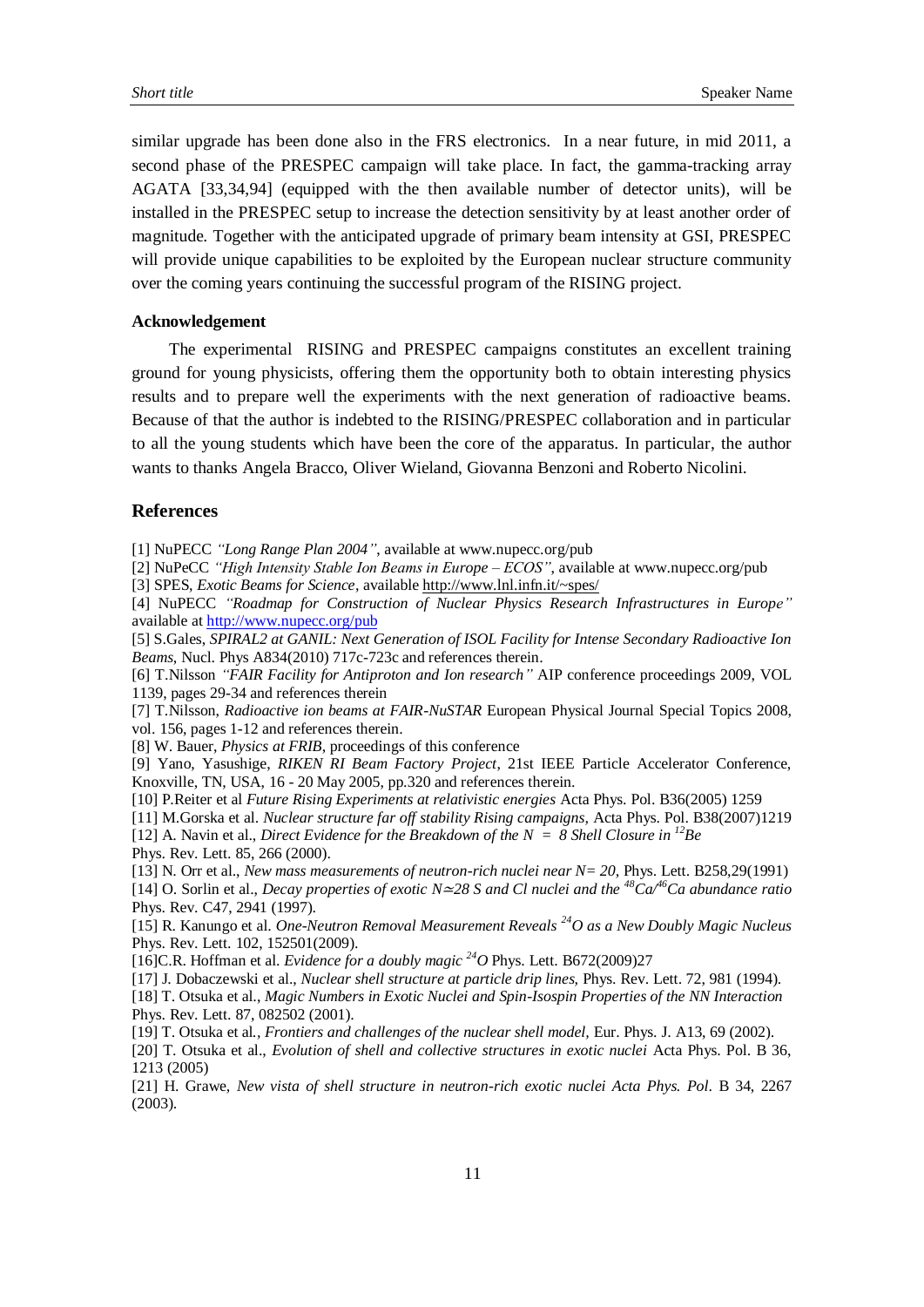[22] J. Piekarewicz *Pygmy dipole resonance as a constraint on the neutron skin of heavy nuclei,* Phys. Rev. C 73, 044325 (2006).

[23] T. Aumann, *Reactions with fast radioactive beams of neutron-rich nuclei*, Eur. Phys. J. A 26, 441 (2005).

[24] P. Adrich et al., Phys. Rev*. Evidence for Pygmy and Giant Dipole Resonances in <sup>130</sup>Sn and <sup>132</sup>Sn*  Phys. Rev. Lett. 95, 132501 (2005).

[25] D. Sarchi et al., *Dipole states in stable and unstable nuclei***,** Phys. Lett. B 601, 27 (2004).

[26] N. Paar et al. *Exotic modes of excitation in atomic nuclei far from stability* Rep. Prog. Phys. 70 691 [27] G. A. Bartholomew, et al., Adv. Nucl. Phys. 7, 229(1973).

[28] T. Hartmann et al., Phys. Rev. Lett. 93, *Microscopic Nature of the Pygmy Dipole Resonance: The Stable Ca Isotopes,* 192501 (2004).

[29] A. Klimkiewicz et al., *Nuclear symmetry energy and neutron skins derived from pygmy dipole resonances,* Phys. Rev. C 76, 051603 (2007)

[30] G. Colo et al. *Constraints on the symmetry energy and on neutron skins from the pygmy resonances in 68Ni and 132Sn* DO[I 10.1103/PhysRevC.81.041301](http://dx.doi.org/10.1103/PhysRevC.81.041301)

[31] S. Goriely and E. Khan, *Large-scale QRPA calculation of E1-strength and its impact on the neutron capture cross section* Nucl. Phys. A706, 217 (2002).

[32] P.Reiter et al, *The MINIBALL array,* Nuclear Physics A 701 (2002) 209c–212c

[33] J. Simpson, et al., Acta Phys. Hung. New Ser. Heavy Ion Phys. 11 (1–2) (2000) 159;

[34] D. Bazzacco, Nucl. Phys. A 746(2004)248C and J. Gerl, W. Korten (Eds.), AGATA Technical Proposal, September 2001, available at www-w2k.gsi.de/agata

[35] E. Farnea et al. *Conceptual design and Monte Carlo simulations of the AGATA array* in print on Nucl. Instr. And Meth. A (2010).

[36] S. Takeuchi et al., RIKEN Accel. Prog. Rep. 36 (2003), p. 148

[37] C.W. Beausang, *GRETA: the gamma-ray energy-tracking array. Status of the development and physics opportunities***,** Nucl. Instr. and Meth. B 204 (2003) 666.

[38] H.J. Wollersheim et al., *Rare isotope investigation at GSI (RISING) using gamma-ray spectroscopy at relativistic energies,* Nucl. Instr. Meth. A537(2005) 637

[39] P. Bednarczyk et al, *Status of the RISING Project at relativistic energies*, Acta Phys. Pol. B36 (2005)1235

[40] S. Pietri et al., *Recent results in fragmentation isomer spectroscopy with Rising,* Nucl. Instr. Meth. B261 (2007)1079.

[41] G. Hammond et al Spectroscopy of *T = 3/2 Mirror Nuclei via two step fragmentation using a secondary fragmentation technique with the RISING detector*, Acta Phys. Pol. B36(2004)1253.

[42] A. Bürger et al., *Relativistic Coulomb excitation of neutron-rich 54,56,58Cr: On the pathway of magicity from N=40 to N=32,* Phys. Lett. B622 (2005) 29

[43] A. Banu et al., *<sup>108</sup>Sn studied with intermediate-energy Coulomb excitation,* Phys. Rev. C72(2005) 061305

[44] P. Doornenbal et al., *The T=2 mirrors <sup>36</sup>Ca and <sup>36</sup>S: A test for isospin symmetry of shell gaps at the Driplines,* Phys. Lett. B647 (2007) 237.

[45] T.R. Saito et al.*Yrast and non-yrast*  $2^+$  *states of*  $^{134}Ce$  and  $^{136}Nd$  populated in relativistic Coulomb *excitation,* Phys.Lett. B669 (2008) 19.

[46] O. Wieland et al., *Search for pygmy dipole resonance in 68Ni at 600MeV/u,* Phys.Rev.Lett. 102 (2008) 092502.

[47] G. Neyens et al., *Fragmentation and U-fission: the g-RISING project at GSI,* Acta Phys. Pol. B38 (2006) 1237.

[48] A. Jungclaus et al*., First observation of isomeric decays in the r-process waiting-point nucleus <sup>130</sup>Cd,* Phys. Rev. Lett. 99 (2007), 132501

[49] A.B. Garnsworthy et al. *Neutron-proton pairing competition in N=Z nuclei: Metastable state decays in the proton dripline nuclei*  $^{82}Nb$  *and*  $^{86}Tc$ , Phys. Lett. B660 (2008)326

[50] D. Rudolph et al. *Isospin symmetry and proton decay: Identification of the 10<sup>+</sup> isomer in <sup>54</sup>Ni*, Phys. Rev. C78 (2008) 021301

[51] S. Steer et al., *Single-particle behavior at N=126: Isomeric decays in neutron-rich <sup>204</sup>Pt* Phys. Rev. C78 (2008) 061302

[52] Zs. Podolyak et al., *Proton-hole excitation in the closed shell nucleus <sup>205</sup>Au*, Phys.Lett. B672 (2009) 116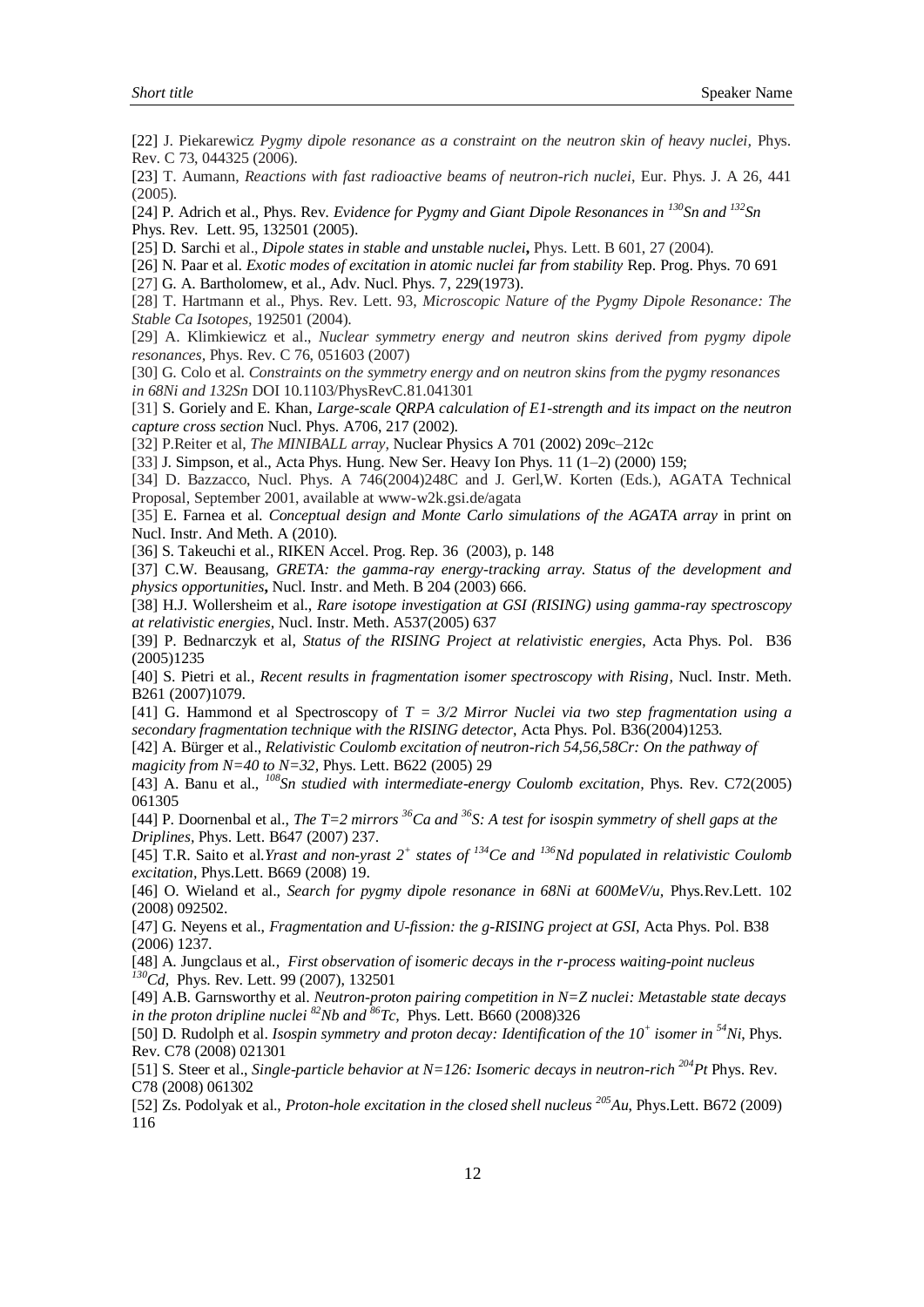[53] M.Gorska et al., *Evolution of the N=82 shell gap below <sup>132</sup>Sn inferred from core excited states in <sup>131</sup>In,* Phys.Lett. B672 (2009) 313 [54] H. Geissel, et al., Nucl. Instr. and Meth. B 70 (1992) 286. [55] J. Simpson, Z. Phys. A 358 (1997) 139; Achievements with the EUROBALL spectrometer, in: W. Korten, S. Lunardi (Eds.), Scientific and Technical Report 1997–2003, 2003, http://wwwdapnia.cea.fr/Sphn/Deformes/EB/eb-report-final.pdf. [56] J. Eberth, et al., *Encapsulated Ge detectors: Development and first tests Nucl. Instr. and Meth. A 369 (1996)* 135. [57] M. Wilhelm, et al., *Identification of sum up lines in gamma-ray spectra using a composite germanium detector* Nucl. Instr. and Meth. A 381 (1996)462. [58] A. Maj, et al., Angular distribution pf photons from the decay of the GDR in hotand rotating YB nuclei from exclusive experiments Nucl. Phys. A 571 (1994) 185. [59] M. Kmiecik et al. *Probing nuclear shapes close to the fission limit with the giant dipole resonance in <sup>216</sup>Rn*, Phys. Rev. C **70**, 064317 (2004) [60] R. Lozeva et al., *A novel Calorimeter Telescope for identification of relativistic heavy-ion reaction channels* Nucl. Instr. And Meth. A 562, 298 (2006) [61] R. Lozeva et al., *Identification of heavy ion reaction channels with a new Calorimeter TElescope within RISING* J. Phys. G: Nucl. Part. Phys. 31 S1917 (2005) [62] E.K. Warburton et al. *Mass systematics for A =29--44 nuclei: The deformed A similar to 32 region*  PRC41(1990) 1447 [63] H. Grawe, et al., *Shell structure from <sup>100</sup>Sn to <sup>78</sup>Ni: Implications for nuclear astrophysics,* Eur. Phys. J. A 25 (2005) 357. [64] A. Leistenschneider et al., *Photoneutron Cross Sections for Unstable Neutron-Rich Oxygen Isotopes, P*hys. Rev. Lett. 86, 5442 (2001). [65] E. Tryggestad et al., Phys. Lett. *Low-lying E1 strength in <sup>20</sup>O,* B 541, 52 (2002). [66] J. Gibelin et al*., Decay Pattern of Pygmy States Observed in Neutron-Rich <sup>26</sup>Ne,* Phys. Rev. Lett. 101, 212503 (2008). [67] G. Goriely, Phys. Lett. B436, 10 (1998). [68] T. Aumann, *Nuclear structure at the dripline* Nucl. Phys. A752, 289c (2005); [69] F.E. Bertrand et al., Nucl. Phys. A482, 287 (1988). [70] J.R. Beene et al., *Heavy Ion Coulomb excitation and photon decay of the Giant Dipole Resonance in 208Pb* Phys. Rev. C41, 41 (1990). [71] C.A. Bertulani et al., Electromagnetic processes in relativistic heavy ion collisions, Nucl. Phys. A458, 725 (1986). [72] L. W. Chen et al., *Determination of the Stiffness of the Nuclear Symmetry Energy from Isospin Diffusion* 94, Phys. Rev. Lett. 032701 (2005). [73] R. J. Furnstahl, Neutron Radii in Mean-Field Models Nucl. Phys. A706, 85 (2002) [74] R. Kumar et al., *Testing of a DSSSD detector for the stopped RISING project* Nucl. Instr. Meth. A598 (2009) 754 [75] P.H. Regan et al.,*Isomer Spectroscopy Using Relativistic Fragmentation at the N=Z Line for A≈80-90* Nucl. Phys. A787 (2007), 491 [76] A.B. Garnsworthy et al., *Neutron-proton pairing competition in N=Z nuclei: Metastable state decays in the proton dripline nuclei 82Nb and 86Tc* Phys. Lett. B660 (2008), 326

[77] D. Rudolph et al., Isospin symmetry and proton decay: Identification of the 10+ isomer in 54Ni Phys. Rev. C78 (2008) 021301

[78] L.S. Caceres et al., Identification of Excited States in the N=Z Nucleus 82Nb Acta Phys. Pol. B 38 (2007) 1271

[79] D.Rudolph et al., *Evidence for an isomeric 3/2- state in 53Co* Eur. Phys.J. A36 (2008), 131

[80] A. Jungclaus et al*., First observation of isomeric decays in the r-process waiting-point nucleus 130Cd* Phys. Rev. Lett. 99 (2007), 132501

[81] S. Steer et al., *Single-particle behavior at N=126: Isomeric decays in neutron-rich 204Pt,* Phys. Rev. C78 (2008) 061302

[82] L.Caceres et al.,*Spherical proton-neutron structure of the isomeric states in 128Cd Phys. Rev. C79* (2009) 011301

[83] Zs. Podolyak et al., *Proton-hole excitation in the closed shell nucleus 205Au*, Phys.Lett. B672 (2009) 116.